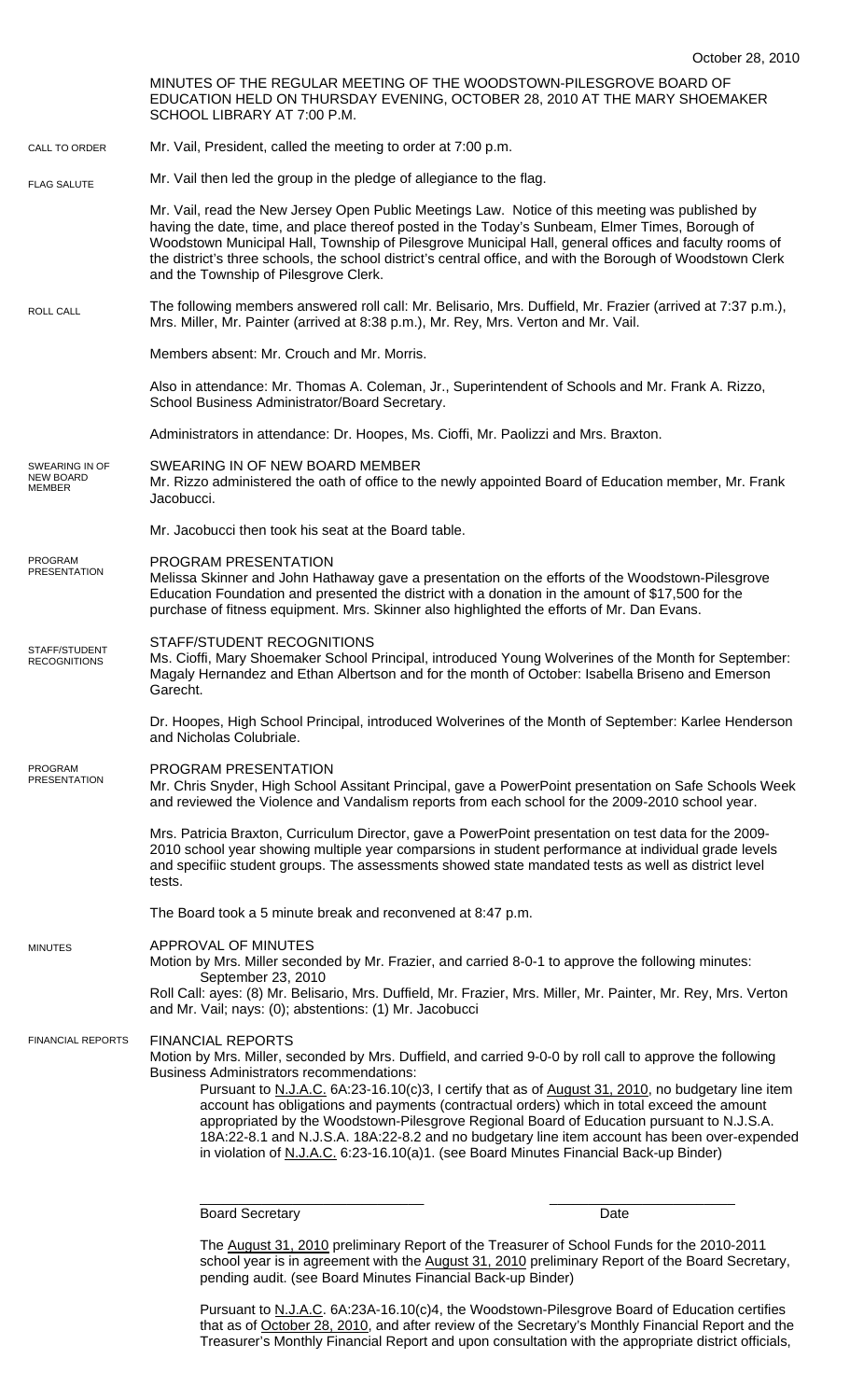to the best of the Board's knowledge, no major account or fund has been over-expended in violation of N.J.A.C. 6A:23A-16.10(a)1 and that sufficient funds are available to meet the district's financial obligations for the remainder of the fiscal year.

Roll Call: ayes: (9) Mr. Belisario, Mrs. Duffield, Mr. Frazier, Mr. Jacobucci, Mrs. Miller, Mr. Painter, Mr. Rey, Mrs. Verton and Mr. Vail; nays: (0); abstentions: (0)

Motion by Mrs. Miller, seconded by Mrs. Duffield, and carried 9-0 to approve the transfer of funds as previously approved by the Superintendent pursuant to 18A:22-8.1 for the month of August 2010. (see Board Minutes Financial Back-up Binder)

Motion by Mrs. Miller, seconded by Mr. Jacobucci, and carried 9-0-0 by roll call to approve the EFT's for August 2010, additional hand check payments for August 2010, and payment list for the month of October 2010. (see Board Minutes Financial Back-up Binder)

Roll Call: ayes: (9) Mr. Belisario, Mrs. Duffield, Mr. Frazier, Mr. Jacobucci, Mrs. Miller, Mr. Painter, Mr. Rey, Mrs. Verton and Mr. Vail; nays: (0); abstentions: (0)

Motion by Mrs. Miller, seconded by Mrs. Verton, and carried 9-0 to accept the following reports: (see Board Minutes Financial Back-up Binder):

Student Activities Account and Athletic Account for the month of September 2010 Scholarships for the month of September 2010

Odyssey of the Mind for the month of September 2010

Cafeteria report for the months of July, August and September 2010

Motion by Mrs. Miller, seconded by Mrs. Verton, and carried 8-0 (voting not applicable to sending district representatives) to accept the Woodstown Community School report for the month of September 2010. (see Board Minutes Financial Back-up Binder)

AUDIENCE PARTICIPATION I – None AUDIENCE PARTICIPATION

EDUCATIONAL PROGRAMS **COMMITTEE** 

EDUCATIONAL PROGRAMS COMMITTEE

The Board reviewed the October 21, 2010 Educational Programs Committee Report submitted by Committee Chairperson, Mrs. Verton. The following recommendations were acted upon:

Motion by Mrs. Verton, seconded by Mrs. Miller, and carried 9-0-0 by roll call to approve the following: District Technology Plan for July 1, 2010 through June 30, 2013. (see page \_\_\_)

Acceptance of the 2009-2010 Annual Violence and Vandalism Report. (see page \_\_\_)

Resolution to establish High School junior varsity and varsity lacrosse teams for the 2010-2011 school year. (see page \_

High School field trips. (see page \_\_\_)

Home instruction for the following high school students: 7214543358 – medical 4993032496 – administrative

Tri-County Conference items as follows (see page \_\_\_): Budget for 2011-2012 Ticket prices for 2011-2012

Kaplan At School agreement dated October 28, 2010 for the provision of its Complete ACT and/or SAT Prep Classroom course for one year effective November 1, 2010. (see page

Roll Call: ayes: (8) Mr. Belisario, Mrs. Duffield, Mr. Frazier, Mrs. Miller, Mr. Painter, Mr. Rey, Mrs. Verton and Mr. Vail; nays: (0); abstentions: (1) Mr. Jacobucci abstained to the lacrosse item only.

Motion by Mrs. Verton, seconded by Mrs. Duffield, and carried 8-0 (voting not applicable to sending district representatives) to approve the following: Middle School field trips. (see page \_

## POLICY COMMITTEE POLICY COMMITTEE

The Board reviewed the October 19, 2010 Policy Committee Report submitted by Committee Chairperson, Mrs. Duffield. The following recommendations were acted upon:

Motion by Mrs. Duffield, seconded by Mrs. Verton, and carried 9-0 to approve the following policy for first reading:

Policy 6360 – Political Contributions (revision)

Motion by Mrs. Duffield, seconded by Mrs. Verton, and carried 9-0-0 by roll call to rescind the previous approval of Policy 6660 – Student Activity Fund (revision); which was approved at the September 23, 2010 regular meeting.

Roll Call: ayes: (9) Mr. Belisario, Mrs. Duffield, Mr. Frazier, Mr. Jacobucci, Mrs. Miller, Mr. Painter, Mr. Rey, Mrs. Verton and Mr. Vail; nays: (0); abstentions: (0)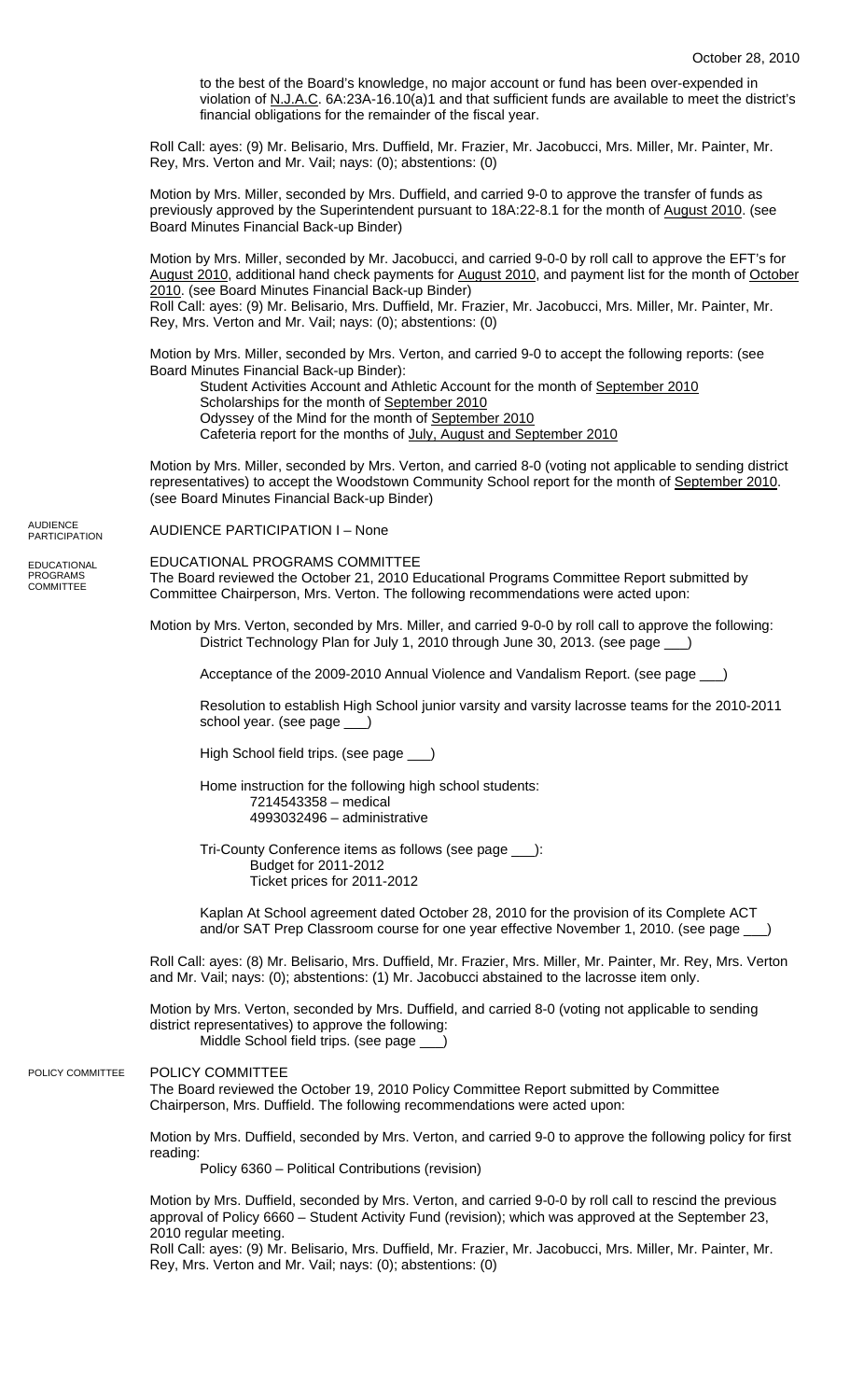Motion by Mrs. Duffield, seconded by Mrs. Miller, and carried 9-0-0 by roll call to adopt the following policies on second reading:

Policy 0142.1 – Nepotism (revision)

Policy 1110 – Organizational Chart (revision)

Policy 6660 – Student Activity Fund (revision)

Roll Call: ayes: (9) Mr. Belisario, Mrs. Duffield, Mr. Frazier, Mr. Jacobucci, Mrs. Miller, Mr. Painter, Mr. Rey, Mrs. Verton and Mr. Vail; nays: (0); abstentions: (0)

PERSONNEL COMMITTEE – The Board reviewed the October 21, 2010 Personnel Committee Report submitted by Committee Chairperson, Mr. Crouch. In Mr. Crouch's absence, Mr. Frazier presented the following recommendations were acted upon:

Motion by Mr. Frazier, seconded by Mrs. Verton, and carried 9-0-0 by roll call to approve the following: 2010-2011 High School extra-duty appointments as follows:

 Kahlil Gunther – Pit Band Director, with a stipend of \$1,071. Tyler Quinnette – Head Swimming Coach with a stipend of \$4,378. Zachary Garren – Assistant Wrestling Coach with a stipend of \$2,861. Kristine Knorr – Assistant Winter Track & Field with a stipend of \$2,826.

2010-2011 High School Gifted & Talented Enrichment Advisors (see page \_\_\_)

Appointment of substitutes for the 2010-2011 school year as follows: Harry Burman – substitute teacher retroactive to October 1, 2010 Linda Valentine – substitute teacher effective October 29, 2010 Christine Azzante – substitute nurse effective October 29, 2010

 Emergent hiring resolutions for the 2010-2011 school year as follows: Jennifer Jones – speech therapist subcontractor Linda Valentine Robert Quinn – Alternatives Unlimited computer technician

High School athletic volunteers for the 2010-2011 school year. (see page \_

Requests for students to conduct their field experiences as follows: Wilmington University student with the High School Guidance Office Montclair State University student with High School teacher Andrea Stutzbach

Maternity leave of absence request for Amy Warren, High School Biology/Agriculture teacher, from January 18, 2011 through April 1, 2011. (see page \_

Annual Update to Uniform State Memorandum of Agreement. (see page \_\_\_)

Unpaid leave of absence for Fred Mason, Grounds Person, effective December 10, 2010, through June 30, 2011. (see page \_\_\_)

Roll Call: ayes: (8) Mr. Belisario, Mrs. Duffield, Mr. Frazier, Mr. Jacobucci, Mrs. Miller, Mr. Painter, Mr. Rey, Mrs. Verton and Mr. Vail; nays: (0); abstentions: (1) Mrs. Miller abstained to the appointment and emergent hiring resolution of Linda Valentine only.

Motion by Mr. Frazier, seconded by Mrs. Duffield, and carried 8-0 (voting not applicable to sending district representatives) to approve the following:

Change in pay classification of Michelle Delaney, Middle School teacher, from BA to MA retroactive to September 1, 2010.

2010-2011 Middle and Shoemaker Schools Gifted & Talented Enrichment Advisors. (see page  $\Box$ )

Middle School Volunteers for the 2010-2011 school year. (see page \_\_\_)

Request for a West Chester University student to conduct her field experience with Middle School teacher James Ludlum.

Compensation to Shoemaker School staff members for after-hours workshop attendance. (see page \_\_\_)

FINANCE/FACILITIES / TRANSPORTATION **COMMITTEE** 

**PERSONNEL COMMITTEE** 

> FINANCE/FACILITIES TRANSPORTATION COMMITTEE The Board reviewed the October 19, 2010 Finance /Facilities/ Transportation Committee Reports submitted by Committee Chairperson, Mr. Painter. The following recommendations were acted upon:

Motion by Mr. Painter, seconded by Mr. Frazier, and carried 9-0-0 by roll call to approve the following: Gloucester County Special Services School District tuition contract for high school students 5306638829, 6346998201, and 7215369150 in the amount of 33,120 per student plus a \$3,000 non-resident fee per student for the 2010-2011 school year.

 Salem County Special Services School District tuition contract for high school student 3175070336 in the amount of 32,782 for the 2010-2011 school year.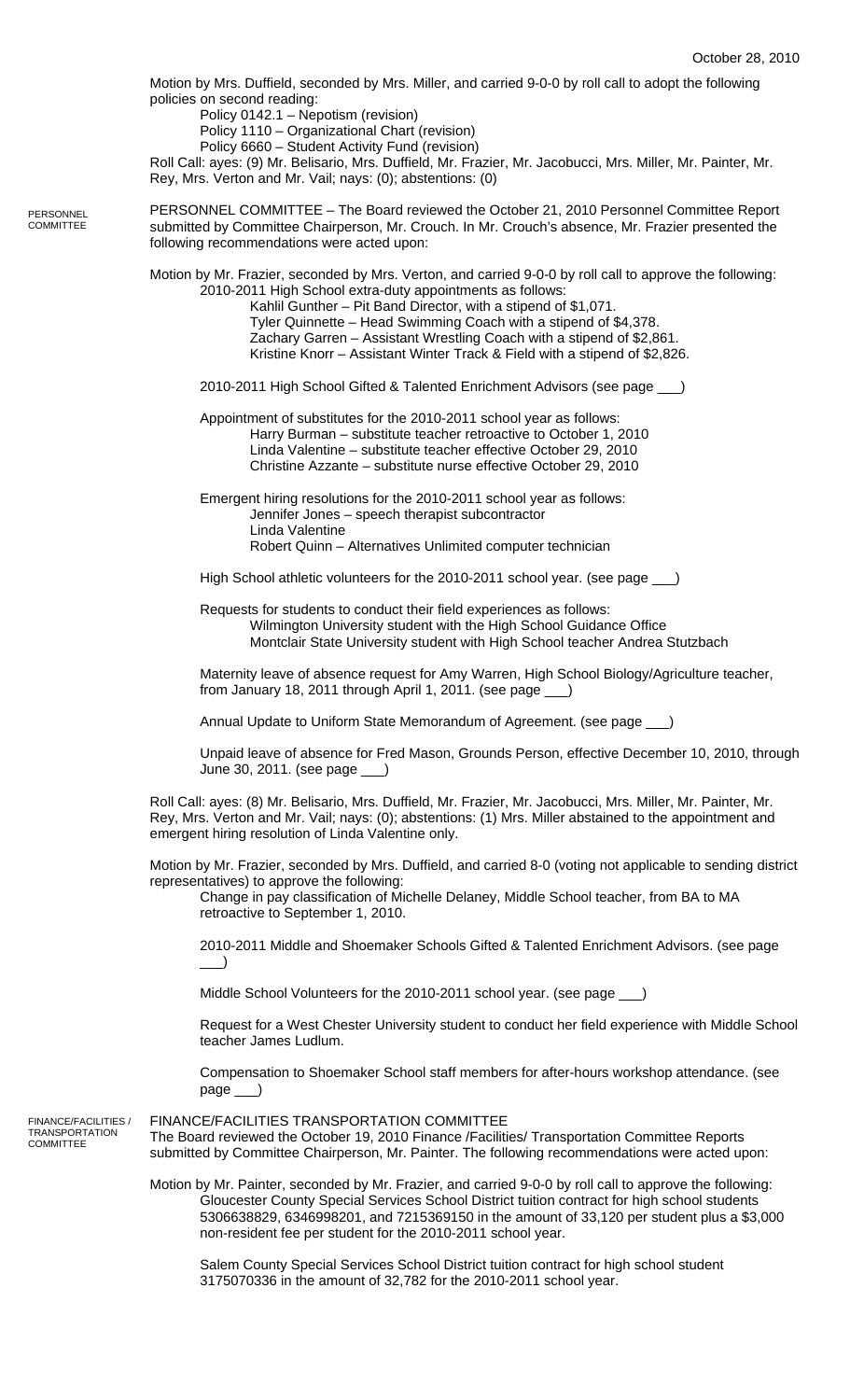Salem County Special Services School District Alternative High School tuition contract for high school students 1819168070 on a share-time basis and student 7010364150 on a full-time basis at \$17,340, per student, prorated for the 2010-2011 school year.

State of New Jersey tuition reimbursement contract for high school students 7894209507 and 1904927815 for the 2010-2011 school year. (Note: The State is responsible for the cost of educating the two students and will reimburse the district.)

Salem County Special Services School District Non-public Nursing Services Agreement for the 2010-2011 school year.

Salem County Special Services School District Non-public Services Agreement for the 2010-2011 school year.

Three Year Comprehensive Maintenance Plan for 2009-2010 through 2011-2012, Resolution, and M-1 Form.

Donations as follows:

Clara Stevenson – 10 boxes (25 per box) of padded envelopes to the district. Jeff Harris – 2 washing machines to the high school cafeteria.

Woodstown-Pilesgrove Education Foundation in the amount of \$17,200 to the high school for the purchase of equipment for the weight room.

Equipment to be purchased for weight room renovations in the amount of \$17,173.50 as follows: 2 Half rack with adjustable benches

- 1 Dip attachment for half rack
- 1 Technique tray for half rack
- 2 Spin type exercise bikes
- 1 Functional trainer cable unit
- Rubber coated plates
- 2 Landmine trainers with handles
- 2 15 lb. Olympic bars
- 1 Portable athletic training exam table

Report of the fire drills performed at the High/Middle school for the month of June 2010.

School Bus Emergency Evacuation Drill Report for the high/middle school as of September 8, 2010.

Contract with Gloucester County Special Services School District for transportation Route Y789 to transport 2 homeless students from the PennsGrove area to Woodstown-Pilesgrove Schools for the 2010-2011 school year as follows:

One high school student (NJ SMART #7348864355). (Note: transportation ended on 9/27/10 due to student retuned to his previous address as a resident of Woodstown.)

One middle school student (NJ SMART #1895356248) at approximately \$20.00 per diem, plus a 7% administrative fee.

Contract with Gloucester County Special Services School District for transportation route Y867 to transport special education students to and from local job locations at a per diem of \$46.00, plus a 7% administrative fee. This route with this contractor ended on September 16, 2010 because of a time change to contract and was put back out for bid with GCSSSD. New Route Y875 started on September 17, 2010 at a per diem of \$63.00, plus a 7% administrative fee.

Joint transportation agreement with Salem County Cooperative Transportation to transport one homeless student to and from Salem County Vocational Technical High School on Woodstown's existing route VOC1 at a per diem of \$8.00 for the 2010-2011 school year. (Note: This student is the responsibility of Salem City. Gloucester County Special Services will bill Salem City and reimburse Woodstown for this cost.)

Roll Call: ayes: (9) Mr. Belisario, Mrs. Duffield, Mr. Frazier, Mr. Jacobucci, Mrs. Miller, Mr. Painter, Mr. Rey, Mrs. Verton and Mr. Vail; nays: (0); abstentions: (0)

Motion by Mr. Painter, seconded by Mr. Frazier, and carried 8-0-1 by roll call to approve the following: Ranch Hope, Strang School tuition contract for high school student 3583877591 at a per diem of \$195.50 for the 2010-2011 school year.

Joint transportation agreement with PennsGrove School District, for route RH09 to transport one high school student (NJ SMART #3583877591) to the Strang School (Ranch Hope) in Alloway Township at an estimated cost of \$12,961.00 beginning October 14, 2010 through the remainder of the 2010-2011 school year.

Roll Call: ayes: (8) Mr. Belisario, Mrs. Duffield, Mr. Frazier, Mr. Jacobucci, Mrs. Miller, Mr. Painter, Mr. Rey, and Mrs. Verton; nays: (0); abstentions: (1) Mr. Vail

Motion by Mr. Painter, seconded by Mr. Jacobucci, and carried 7-0-1 by roll call (voting not applicable to sending district representatives) to approve the following:

Pineland Learning Center revised tuition contract for elementary school student 3628103590 at a per diem of \$223.41 for the 2010-2011 school year. (Note: The contract has been revised due to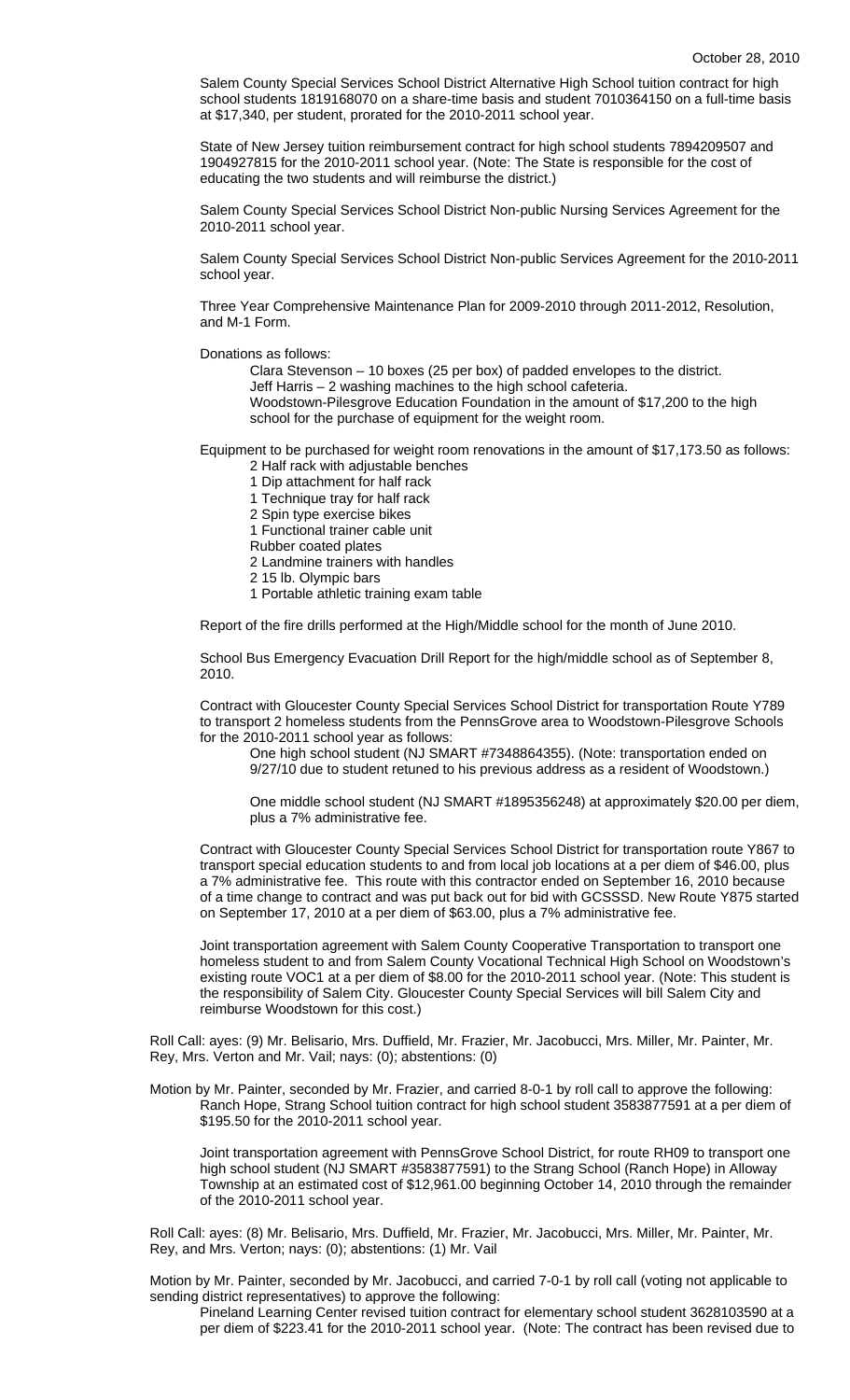moving elementary students from the Carmel Campus to the Vineland Campus. Placement of this student was previously approved at the August 26, 2010 Board meeting.)

Monroe Township tuition contracts for homeless elementary school student 9466337567 and homeless middle school student 6779324993 in the amount of \$9,543 per student. (Note: We are the last district of residence prior to their homeless status and are therefore responsible for their tuition.)

 Gloucester County Special Services School District tuition contract for elementary school student 8692232997 in the amount of 33,120 plus a \$3,000 non-resident fee for the 2010-2011 school year.

 Gloucester County Special Services School District One-on-One Teacher Assistant agreement for elementary school student 8692232997 in the amount of \$34,650 for the 2010-2011 school year.

 Salem County Special Services School District tuition contract for middle school students 1670647537 and 7224110252 in the amount of 32,782 per student for the 2010-2011 school year.

Shelter of Hope, Ranch Hope, Inc. home instruction contract for middle school student 5115878276 in the amount of \$50 per diem, beginning September 13, 2010.

Apply for the Eagleton Institute of Policies State House Express grant in the amount of \$300 for the 2010-2011 school year.

Donation from the Woodstown-Pilesgrove PTO to the Mary Shoemaker Health office in the amount of \$100.

Report of the fire drills performed at the Mary Shoemaker School for the month of June 2010.

Addition of one middle school student (NJ SMART #5115878276) to Route YM-1. Student will be transported to the Alternative Middle School in Salem at no additional charge to the district.

School Bus Emergency Evacuation Drill Report for the Mary Shoemaker School as of September 29, 2010.

Roll Call: ayes: (7) Mr. Belisario, Mrs. Duffield, Mr. Frazier, Mr. Jacobucci, Mrs. Miller, Mr. Painter, Mr. Rey, and Mrs. Verton; nays: (0); abstentions: (1) Mr. Vail abstained to the Shelter of Hope Ranch Hope item only.

OLD BUSINESS – None OLD BUSINESS

NEW BUSINESS NEW BUSINESS

Certification for Negotiated Agreements - Mr. Vail handed out a form that each Board member must sign indicating that they have read the negotiated agreements between the Board of Education and the WPAA, WPREA, and WPRSSA as required by NJQSAC.

## OTHER REPORTS OTHER REPORTS

The following verbal reports were given:

Mr. Vail, Board President, reported the following:

- NJQSAC update.
- Committees to provide a 1<sup>st</sup> quarter update of progress on committee goals.
- Mr. Coleman, Superintendent, reported the following:
- Senior Privilege has been remanded back to the sending districts for Alloway and Upper Pittsgrove. We are awaiting their decision.
- The Connection news letter will go out in November and will highlight curriculum.
- Mr. Rizzo, Business Administrator, reported on the following:
- Gave an update on the Bridge.
- COMMITTEE APPOINTMENTS **COMMITTEE**
- Motion by Mr. Painter, seconded by Mrs. Miller, and carried 9-0 by roll call to approve the revised committee appointments. Roll Call: ayes: (9) Mr. Belisario, Mrs. Duffield, Mr. Frazier, Mr. Jacobucci, Mrs. Miller, Mr. Painter, Mr. Rey, Mrs. Verton and Mr. Vail; nays: (0); abstentions: (0) ADMINISTRATIVE REPORTS The Administrative Reports were attached to Superintendent's Monthly Report and delivered under APPOINTMENTS ADMINISTRATIVE REPORTS
- separate cover.
- SENDING DISTRICT REPORTS Mr. Morris – Alloway Rep., not in attendance SENDING DISTRICT REPORTS
	- Mr. Belisario Upper Pittsgrove Rep., nothing to report.
- SCHOOL AGE CHILD CARE (SACC) REPORT Mrs. Miller had nothing to report. SACC REPORT